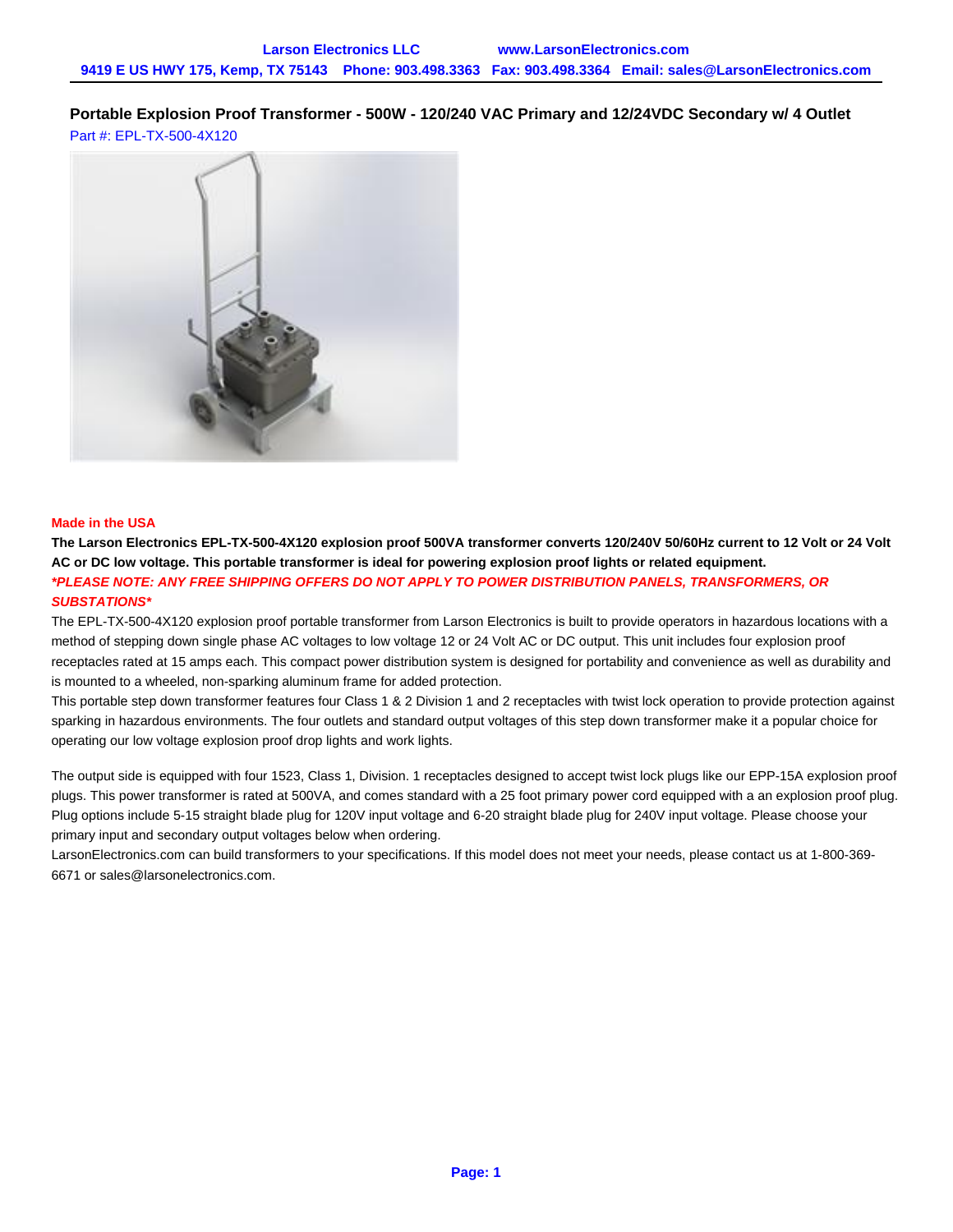**Larson Electronics LLC www.LarsonElectronics.com 9419 E US HWY 175, Kemp, TX 75143 Phone: 903.498.3363 Fax: 903.498.3364 Email: sales@LarsonElectronics.com**

| <b>Specifications / Additional Information</b>                    |                                                       |
|-------------------------------------------------------------------|-------------------------------------------------------|
| EPL-TX-500-4X120 Explosion Proof Power Transformer                | <b>Quick Summary</b>                                  |
| Line-in Cable: 25' SOOW                                           | Class I, Divisions 1 & 2, Groups B, C, D              |
| Line-in Termination: 5-15 (120V) or 6-20 (240V) C1D1 Plug         | Class I, Zones 1 & 2, Groups IIB+H <sub>2</sub> , IIA |
| Primary Voltage: 120/240VAC 50/60hz                               | Class II, Divisions 1 & 2, Groups E, F, G             |
| Transformer: 500 VA                                               | Class III, Divisions 1 & 2                            |
| Secondary Voltage: 12V or 24V AC or DC                            | 15 amp (1523), Class 1, Division. 1 Rece              |
| Secondary Receptacles: (4) 1523, C1D1 Receptacles                 | 15 Amp Primary Rating                                 |
| <b>Dimensions:</b> 53.8"-H x 25.95"-W x 23.74"-D                  | (4) Low Voltage C1D! Outlets                          |
| <b>Mounting:</b> Portable Dolly Cart w/ Wheels & Removable Handle | 25' Line In Cable w/ EXP Plug                         |
| Ratings: Class 1 Division 1 Explosion Proof                       |                                                       |
| Weight: 150 lbs                                                   | <b>Special Orders-Requirements</b>                    |
| <b>Shipping: Common Freight</b>                                   | Contact us for special requirements                   |
|                                                                   | <b>Toll Free: 1-800-369-6671</b>                      |

#### **ED-EX-Summary**

**Lass I, Divisions 1 & 2, Groups B, C, D Primary 1308** 1208 September 1308 2, Groups E, F, G **Transformer:** 500 VA Class III, Divisions 1 & 2 amp (1523), Class 1, Division. 1 Receptacles **Amp Primary Rating** Low Voltage C1D! Outlets Line In Cable w/ EXP Plug

### **Weight:** 150 lbs **Special Orders- Requirements**

ntact us for special requirements **Toll Free:** 1-800-369-6671 **Intl:** 1-903-498-3363 **E-mail:** [sales@larsonelectronics.com](mailto:sales@larsonelectronics.com)

\*All grounding shall comply with state and local codes and meet the minimum requirements of the National Electronic Code section 250\*

Scroll Down to Purchase

### Part #: EPL-TX-500-4X120 (49498)